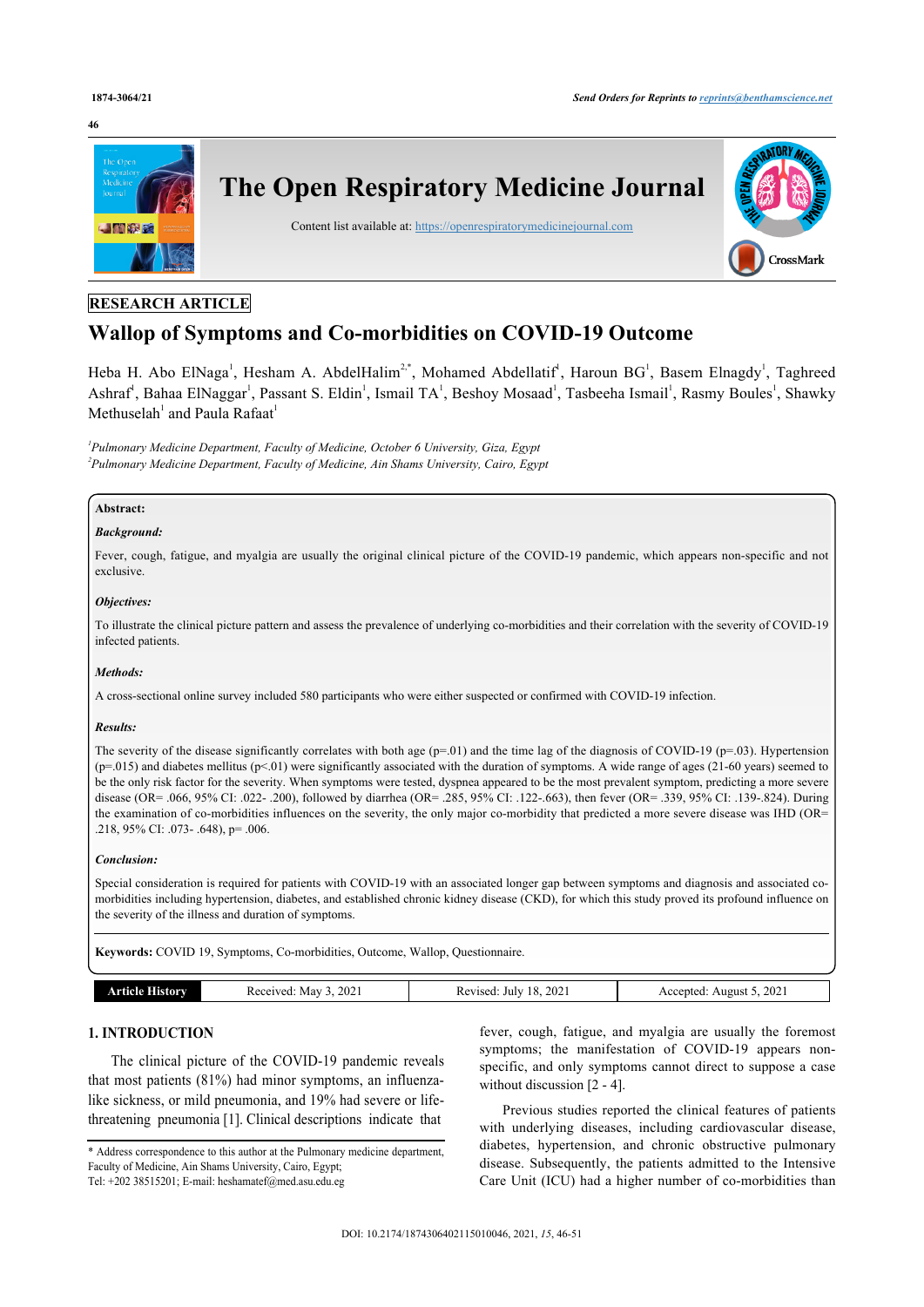those not admitted to the ICU [[2](#page-5-1), [5](#page-5-3)].

Therefore, understanding and outlining the relationship between chronic diseases and severe COVID-19 patients would assist the healthcare providers in helping vulnerable populations and assessing the risk of complications. Another point is that the symptoms' profile and its relationship to the severity of the infection are essential in planning a feasible approach to detect cases and assess the pattern of the disease rapidly. This will improve treatment outcomes and death rates [[6](#page-5-4)].

Assessing the relationship between symptom severity and co-morbidities associated with COVID-19, outcomes may postulate some comprehensions of the disease and its risk factors.

This study aims to use data from a cohort of suspected patients and real-time COVID-19- confirmed PCR to illustrate the pattern of symptoms and assess the prevalence of underlying co-morbidities and its correlation with the severity of COVID-19 infected patients.

# **2. PARTICIPANTS AND METHODS**

#### **2.1. Study Design and Participants**

Following the Egyptian Government guidelines (to the public) for reducing face-to-face communication and home isolation, we used an online snowball sampling procedure to collect data from Egyptian residents aged  $\geq$  18 years old during the period between  $16<sup>th</sup>$  January and  $30<sup>th</sup>$  June 2020.

We designed an online questionnaire using Google forms, then shared the link of the questionnaire with numerous Facebook groups hosting netizens from the four governorates. Facebook is the most prevalent social network among Egyptian netizens[[7](#page-5-5)]. We asked respondents to forward the questionnaire to their eligible friends on their social network contact lists.

After reviewing previous studies, we determined the following criteria to calculate the minimum sample size: population size of 999,999, expected frequency of 50%, confidence level of 95%, and a margin of error of 5%. However, we then sent the survey to more than twice the minimum sample size to overcome any unexpected invalid questionnaires. Therefore, the calculated lowest sample size comprised of 384 patients. A total of 650 patients were enrolled in the study. Seventy questionnaires were excluded from the respondents, 20 reported younger than 18 years, and the remaining 50 were either taken by Egyptian expatriates (2 respondents) or were incomplete questionnaires (48 respondents).

We calculated the minimum sample size using the Epi-Info version 7 StatCalc.

The participants included were either suspected or confirmed cases of COVID-19 infection.

Suspected COVID-19 infection was defined as acute onset of  $\geq$  3 of the following symptoms: fever, cough, sore throat, coryza, general weakness/fatigue, headache, myalgia, dyspnea, anorexia/nausea/vomiting, diarrhea, altered mental status. Or patients with severe acute respiratory illness (SARI): acute respiratory infection with history of fever or measured fever  $\geq$ 38°C and a cough; onset within last ten days; requiring hospitalization with radiological and/or laboratory findings.

A confirmed COVID-19 infection was defined as a person with laboratory confirmation (Molecular testing (PCR) with a nasopharyngeal swab) of COVID-19 infection, irrespective of clinical signs and symptoms [[8](#page-5-6)].

Mild disease: Symptomatic patients meeting the case definition for COVID-19 without evidence of viral pneumonia or hypoxia.

Moderate disease (pneumonia): Adolescent or adult with clinical signs of pneumonia (fever, cough, dyspnea, fast breathing) but no signs of severe pneumonia, including  $SpO<sub>2</sub> \ge$ 90% on room air.

Severe disease (Severe pneumonia): Adolescent or adult with clinical signs of pneumonia (fever, cough, dyspnea, fast breathing) plus one of the following: respiratory rate  $> 30$ breaths/min, severe respiratory distress, or  $SpO<sub>2</sub> < 90\%$  on room air [[9](#page-5-7)].

# **2.2. Data Collection**

The survey was designed as an anonymized online questionnaire of 13 questions. The questionnaire had four components: the demographic data of the respondents, the clinical presentation and the duration of illness, co-morbidities, and diagnostic method and site of management.

We used a self-selected online survey method of nonprobability sampling to recruit participants via social network posts (mainly WhatsApp and Facebook), asking the Egyptian population's age (18 years or older) to answer the survey. This sampling method is particularly suitable in a confinement situation where the mobility and social contact of the population are significantly reduced. Thus, the online distribution of the survey enabled fast access to it by a large number of people.

The questionnaire was piloted on 25 random people to ensure the validity and practicability of the questions. The questions were written in Arabic. Once all the bugs were fixed, and minor feedback about the wording of the questions was addressed, the author proceeded to deploy the survey widely.

Subjects younger than 18 years old and older than 90 years old were excluded from the study.

The study was approved by the official ethical committee of the Faculty of Medicine, October 6 University, an accredited institution by the Ministry of Higher Education of Egypt, located in Giza governorate, as a general clearance to the chest department for further COVID-19 related studies.

# **2.3. Data Analysis**

Association between data variables was done using Chisquare  $(\gamma 2)$  test for categorical variables. Simple correlations between variables were tested using Pearson's correlation. A logistic regression test was performed to explore the concurrent influences of different variables on the severity of COVID-19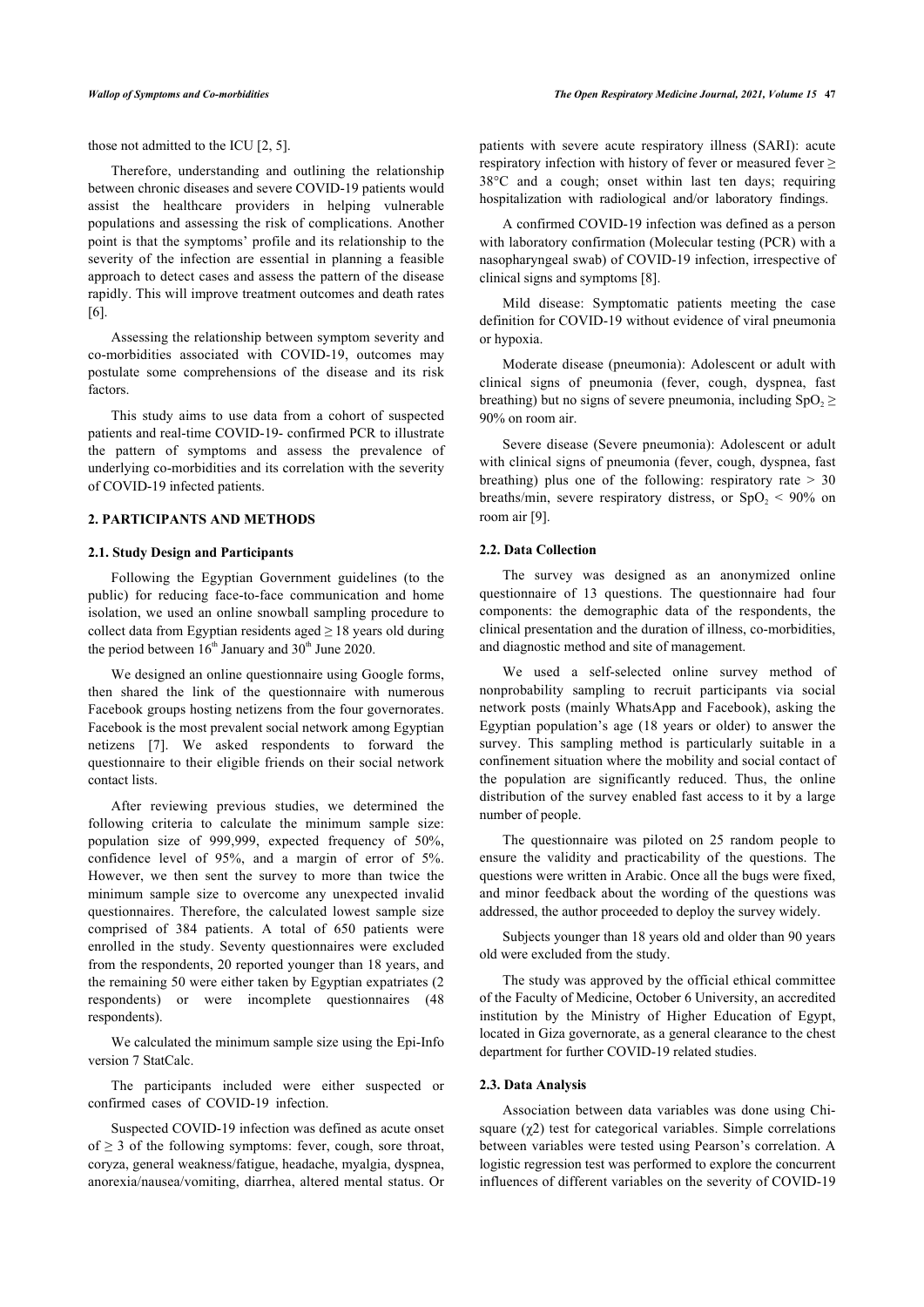illness. Statistical analyses were done using the statistical package for the social sciences (SPSS version 17; SPSS Inc., Chicago, Illinois, USA) statistical software. Significance was considered at a P value less than 0.05.

# **3. RESULTS**

## **3.1. Demographic Data**

Six hundred and fifty subjects with either suspected or confirmed cases of COVID-19 respiratory infection were involved in the study. Forty-eight patients did not complete the questionnaire, 22 patients were excluded (20 patients were less than 18 years old, and two were non-Egyptians), which amounted to 580 participants who completed the study. The patients were specifically from six Egyptian governorates: Cairo (184), Giza (105), and Alexandria (112) in northern Egypt and Beni-Suef (36), Fayoum (81), and Assiut (62) in southern Egypt. We randomly selected them for data collection. Cairo is the capital of Egypt and the most populous governorate in the country, whereas Assiut is the most crowded governorate in southern Egypt. Beni-Suef and Fayoum are two of the most underprivileged governorates with significant deficits in health and educational services. In contrast, Alexandria represents the country's modern face with better health and educational services [\[10](#page-5-8)].

Characteristic data, including demographic data, method of diagnosis, site of management, the duration of symptoms, and co-morbidities, together with their correlation with the disease severity, showed a significant correlation of the disease severity with age, presence of IHD, HTN, and D.M. (Table **[1](#page-2-0)**).

#### **3.2. Correlations with COVID-19 Illness Duration**

Deterioration of COVID-19-related illness appeared to progress with older age as well as in subjects having tested all co-morbidities (IHD, HTN, D.M., CKD) except chronic respiratory diseases.

Additionally, there was a significant correlation between the disease severity and the time lag between the onset of symptoms and the diagnosis of COVID-19.

## <span id="page-2-0"></span>**Table 1. Data description and correlation with COVID-19 severity.**

|                               | $N = 580$         | p-value     |  |
|-------------------------------|-------------------|-------------|--|
| Age (years)                   |                   |             |  |
| 18-20                         | 150 (25%)         |             |  |
| $21 - 30$                     | 155 (25.8%)       | $0.1*$      |  |
| $31 - 40$                     | 139 (23.2%)       |             |  |
| $41 - 50$                     | 79 (13.2%)        |             |  |
| 51-60                         | 35 (5.8%)         |             |  |
| 61-70                         | $17(2.8\%)$       |             |  |
| $70+$                         | $5(.8\%)$         |             |  |
| <b>Sex</b>                    |                   |             |  |
| Female                        | 366 (63.1%)       | 0.25        |  |
| Male                          | 214 (36.9%)       |             |  |
| BMI (kg/height <sup>2</sup> ) | $30.41 \pm 18.44$ | 0.49        |  |
| <b>Smoking</b>                |                   |             |  |
| Non-smokers                   | 493 (85%)         | 0.51        |  |
| <b>Smokers</b>                | 87 (15%)          |             |  |
| <b>Method of Diagnosis</b>    |                   |             |  |
| Clinical                      | 296 (51.03%)      |             |  |
| Internet                      | 143 (24.66%)      | $< 01*$     |  |
| PCR positive                  | 141 (24.31%)      |             |  |
| Onset to diagnosis gap (days) | 8.5               | $0.03*$     |  |
| Site of treatment             |                   |             |  |
| Home                          | 543 (93.6%)       |             |  |
| Hospital                      | 28 (4.8%)         | $< 0.01*$   |  |
| $\rm{ICU}$                    | $9(1.6\%)$        |             |  |
| Co-morbidity                  |                   |             |  |
| Chronic respiratory           | 37 (6.4%)         | 0.06        |  |
| <b>IHD</b>                    | 24 (4.1%)         | $< 0.01*$   |  |
| $_{\rm CKD}$                  | $9(1.6\%)$        | $.04*$      |  |
| $\operatorname{HTN}$          | 75 (12.9%)        | $\leq .01*$ |  |
| DM                            | 46 (7.9%)         | $\leq .01*$ |  |

<span id="page-2-1"></span>Data are presented as mean±SD for quantitative data or frequency (%) for categorical data. IHD, ischemic heart disease; CKD, chronic kidney disease; HTN, hypertension; D.M., diabetes Mellitus. \*P<0.05, statistically significant.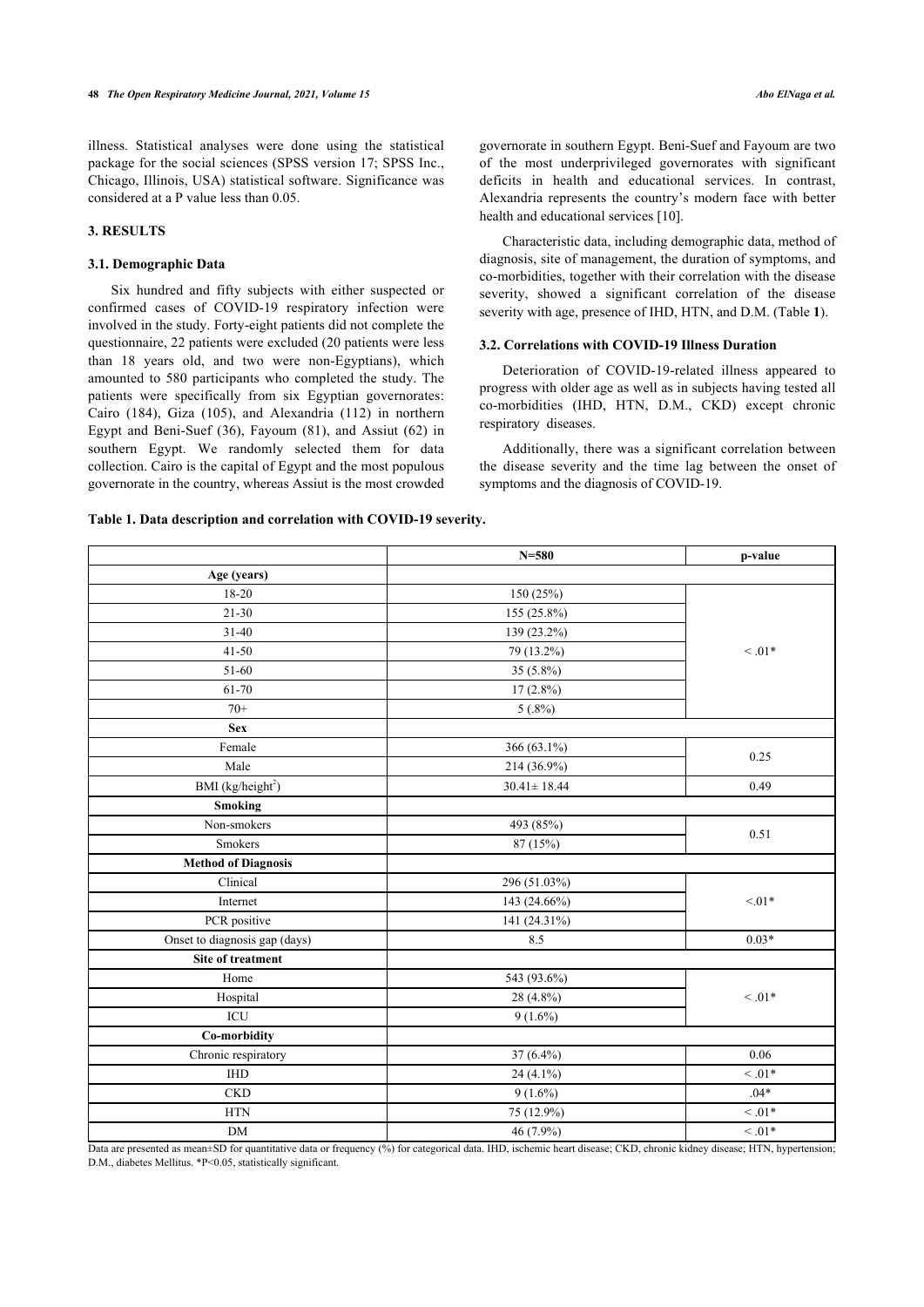|                     | <b>Duration (Days)</b> |              | $\mathbf{V}^2$<br>Λ |                |          |
|---------------------|------------------------|--------------|---------------------|----------------|----------|
|                     | $7 - 14$               | $15 - 21$    | $21+$               |                |          |
| Chronic respiratory | $22(59.5\%)$           | $10(27.0\%)$ | $5(13.5\%)$         | 0.630          | 0.730    |
| <b>IHD</b>          | 15(57.7%)              | $5(19.2\%)$  | $6(23.1\%)$         | 4.431          | 0.109    |
| <b>CKD</b>          | 6(66.7%)               | $2(22.2\%)$  | $1(11.1\%)$         | 0.019          | 0.990    |
| <b>HTN</b>          | $37(49.3\%)$           | $22(29.3\%)$ | $16(21.3\%)$        | 13.387         | $0.001*$ |
| <b>DM</b>           | 21(45.7%)              | $17(37.0\%)$ | $8(17.4\%)$         | 8.396 patients | $0.015*$ |

# **Table 2. Association between co-morbidity and duration of the disease.**

Data are presented as frequency (percentage); IHD, Ischemic Heart Disease; CKD, Chronic Kidney Disease; HTN, Hypertension; D.M., Diabetes Mellitus; X<sup>2</sup>, Chi-Square value. \*P<0.05, statistically significant.

Considering the relationship between co-morbidities and the duration of symptoms, subjects with hypertension or diabetes mellitus have a significantly more extended period of symptoms than others. 21.3% of the hypertensive patients and 17.4% of the diabetic patients had more than 21 days of illness compared to chronic respiratory disease (13.5%) and CKD (11.1%). Moreover, IHD patients with longer durations of illness were substantial (23.1%), but IHD was not statistically significantwith the duration of illness (Table **[2](#page-2-1)**).

#### **3.3. Logistic Regression Models**

A logistic regression test was used to predict the influence of demographic data variables on the disease severity (Table **[3](#page-3-0)**).

Overall, the logistic regression model explains 11.9% of the disease severity (the overall accuracy of this model is 93.6%, with a predicted probability of 0.5 or greater).

Some age groups appeared to be the principal predictor for the severity (odds ratio  $(OR) = .476, 95\%$  confidence interval (CI): .066– 4.037, P<0.001) but interestingly, a wide range of age clusters (from 21 to 60 years) was significant as a risk factor for the severity.

A new logistic regression model was created when symptoms we[re](#page-3-1) tested as predictors for the severity of the disease (Table **4**).

#### <span id="page-3-0"></span>**Table 3. Logistic regression for COVID-19 severity concerning the subject demographic data.**

|                               | OR (95% CI)            | p        |
|-------------------------------|------------------------|----------|
| Age (Years)                   |                        |          |
| $18 - 20$                     | $0.043$ $(.005-.506)$  | 0.998    |
| $21 - 30$                     | $0.067$ (.009-.749)    | $0.003*$ |
| $31 - 40$                     | $0.103$ $(.014-.906)$  | $0.009*$ |
| $41 - 50$                     | $0.115(.015-3.426)$    | $0.025*$ |
| $51 - 60$                     | $0.476$ (.066-4.037)   | $0.040*$ |
| $61 - 70$                     | $0.484$ $(.058-1.954)$ | 0.461    |
| $70+$                         | $0.000$ $(.421-4.416)$ | 0.503    |
| Male gender                   | $0.907$ (.440-1.021)   | 0.803    |
| Current smokers               | 1.395 (.973-.342)      | 0.572    |
| BMI (kg/height <sup>2</sup> ) | $0.997$ $(.000-.506)$  | 0.801    |

Data are presented as odds ratio (95% CI), OR odds ratio; CI, confidence interval. \*P<0.05, statistically significant.

## <span id="page-3-1"></span>**Table 4. Logistic regression for COVID-19 severity concerning the subject symptoms.**

|          | OR (95% CI)          | n         |
|----------|----------------------|-----------|
| Insomnia | $(1.847)$ .829-4.111 | 0.133     |
| Diarrhea | $0.285(122-.663)$    | $0.004*$  |
| Vomiting | $(1.344)$ .564-3.200 | 0.505     |
| Myalgia  | $(1.467)$ .654-3.286 | 0.352     |
| Ageusia  | $(1.126)$ .367-4.025 | 0.749     |
| Anosmia  | $(3.028)$ .929-9.872 | 0.066     |
| Cough    | $(0.907)$ .421-1.966 | 0.803     |
| Dyspnea  | $0.066(.022-.200)$   | $< 0.01*$ |
| Fever    | $0.339(139 - 824)$   | $0.017*$  |

Data are presented as odds ratio (95% CI), OR odds ratio; CI, confidence interval. \*P<0.05, statistically significant.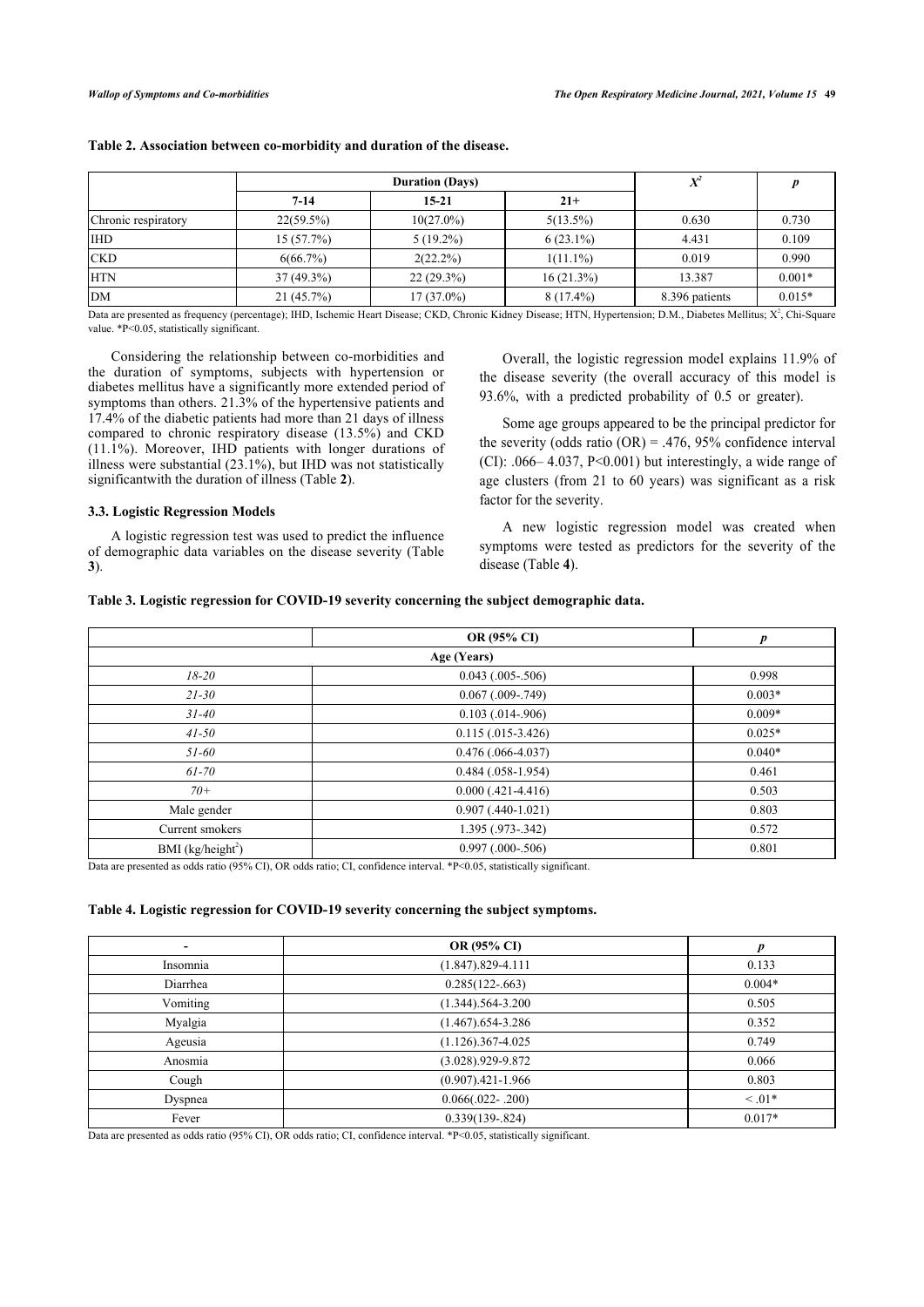Overall, 28.8% of the severity is explained by this model, with an overall accuracy of 93.6% (with a predicted probability of  $\geq$  0.5). Dyspnea appeared to be the most accurate indicator symptom in predicting a more severe disease (OR= .066, 95% CI: .022- .200), followed by diarrhea (OR= .285, 95% CI: .122- .663), then fever (OR= .339, 95% CI: .139-.824).

We created another logistic regression model to predict comorbidities as risk factors for the disease severity. IHD was the only significant comorbidity that predicted a more severe illness (OR= .218, 95% CI: .073- .648), p= .006. Overall, this logistic regression model explains 10.6% of the disease severity (the overall accuracy of this model is 93.6% with a predicted probability of 0.5 or greater).

### **4. DISCUSSION**

This study reports a trend of presented symptoms and severity in 600 COVID-19-infected participants (455 suspected and 145 confirmed subjects).

The study revealed that patients aged from 21 to 60 years are more susceptible to severe illness and more likely to be admitted to the hospital and ICU. According to other studies, this could be due to the alterations in lung anatomy and muscle atrophy, which results in changes in physiologic function, a decrease of lung reserve, reduction of airway clearance, and deficient defense barrier function [[11\]](#page-5-9).

Moreover, when a logistic regression test was used to determine the influence of demographic data variables on the disease severity, the age of the participants was the most important predictor.

Interpretation of the relationship between co-morbidities and the duration of symptoms revealed that subjects with associated hypertension or diabetes mellitus have a significantly more extended period of symptoms than others. Many studies worldwide concluded this observation [[12](#page-5-10) - [15](#page-5-11)].

It is essential to note that the lag between the onset of symptoms and the medical diagnosis is a crucial factor to reflect on the prognosis of COVID-19 infection. It was evident in this study by the significant correlation between the gap flanked by the onset of symptoms and diagnosis of the illness and the disease severity.

In contrast to those with chronic respiratory diseases, this co-morbidity showed an insignificant correlation with the severity of COVID infection. Additionally, smoking did not significantly impact the severity of the disease, which opposed the results of previous studies that had verified that smoking enhances the risk of progressing and severe illness in COVID-19 [\[16](#page-5-12) - [19\]](#page-5-13).

This was rationalized by many hypotheses based on the fact that a low reported prevalence of chronic respiratory diseases such as asthma and COPD in patients diagnosed with COVID-19, might be due to one or several factors: such as considerable underdiagnosis or poor recognition of the chronic respiratory disease in patients[[20\]](#page-5-14). Moreover, many studies show that inhaled corticosteroids (alone or combined with bronchodilators) inhibit coronavirus replication and cytokine production [[21,](#page-5-15) [22](#page-5-16)].

Vardavas *et al*. [[23](#page-5-17)] analyzed data from 5 studies totaling 1549 patients and calculated a relative risk that indicated an insignificant relationship between smoking and the severity of

There are currently no peer-reviewed studies that directly estimate the risk of hospitalization with COVID-19 among smokers [\[24](#page-5-18)].

On the other hand, chronic renal disease as a co-morbidity played a significant role in prolonging symptoms, confirming other authors' testimonies in a previous study [\[25](#page-5-19)].

Therefore, regarding the distinction of SARS-CoV-2 infection compared with other respiratory viral infections, patients presenting with severe illness and a longer duration of symptoms displayed more cardio-metabolic co-morbidities than other chronic respiratory diseases.

The study of Xiao *et al*. included hypertension in the risk score but neither obesity nor diabetes[[1](#page-5-0)], which were previously strongly associated with poor outcomes in patients with COVID-19 [[15\]](#page-5-11).

Noticeably, a considerable ratio of patients – initially presented with dyspnea, diarrhea, and fever – build up an increased risk of developing severe disease. Those patients would benefit from early and more aggressive intervention. We proved it by a new logistic regression model while investigating symptoms as risk factors for disease severity.

Moreover, the authors applied another logistic regression model, which revealed that the associated co-morbidity of ischemic heart disease showed a substantial influence on the severity of the disease. At the same time, a previously published article found that hypertension is a more influencing co-morbidity [\[26](#page-5-20)].

# **CONCLUSION**

COVID-19.

Patients with COVID-19 who have a longer time lag between the onset of symptoms and diagnosis require special consideration. Likewise, the associated co-morbidities, including hypertension, diabetes, and established chronic kidney disease, proved to profoundly influence the severity of the disease and the persistence of symptoms.

#### **LIST OF ABBREVIATIONS**

| COVID-19      |     | $=$ Corona Virus Disease-2019            |
|---------------|-----|------------------------------------------|
| <b>RT-PCR</b> |     | $=$ Real Time-Polymerase Chain Reaction. |
| IHD           |     | = Ischemic Heart Disease                 |
| <b>CKD</b>    |     | $=$ Chronic Kidney Disease               |
| <b>HTN</b>    |     | $=$ Hypertension                         |
| DМ            | $=$ | Diabetes Mellitus.                       |
|               |     |                                          |

# **ETHICS APPROVAL AND CONSENT TO PARTICIPATE**

The study was approved by the Ethical Committee of the Faculty of Medicine, October 6 University, as a general clearance to the chest department for further COVID-19 related studies.